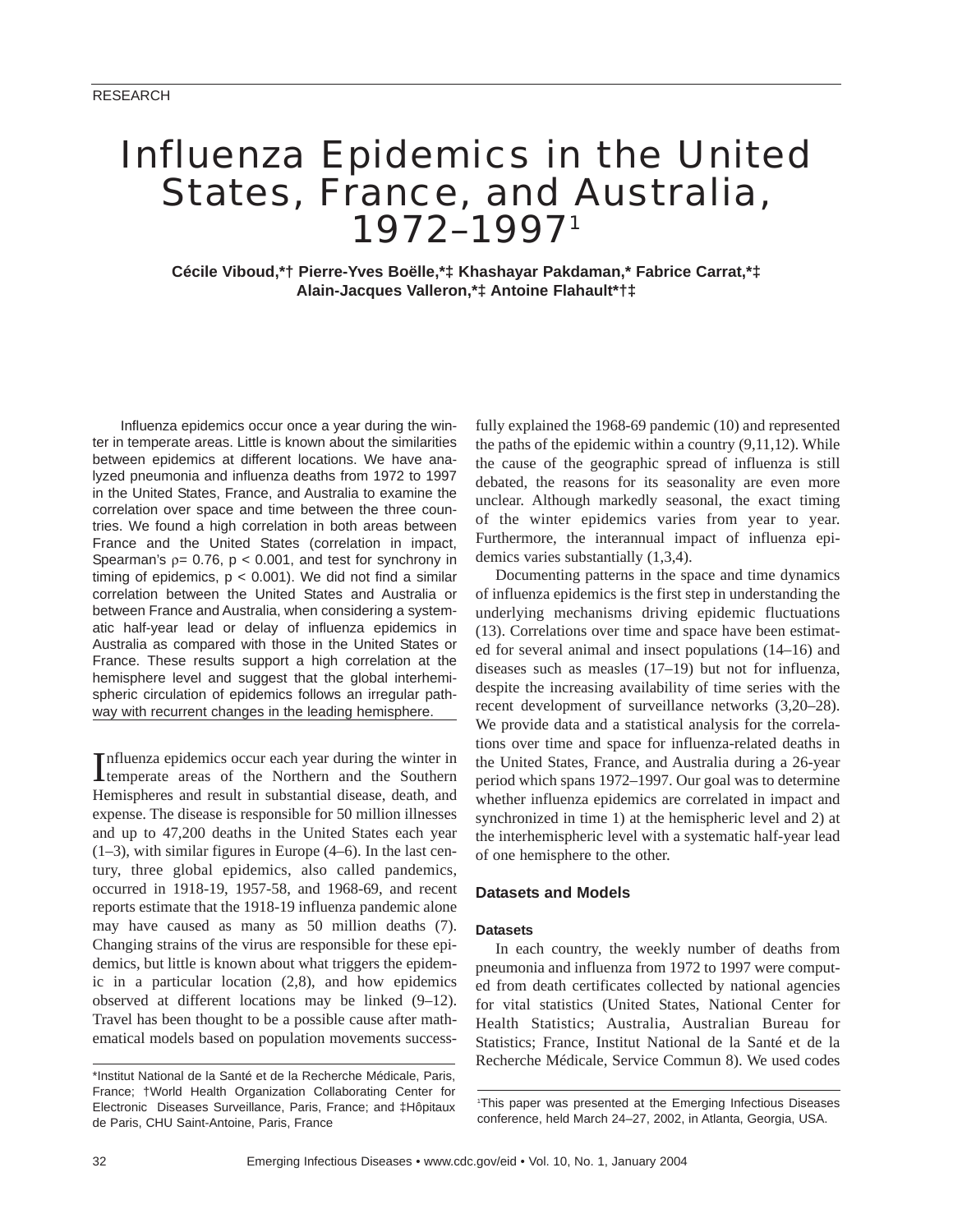470–474 and 480–486 from the International Classification of Diseases (ICD) 8th revision, before 1979, and codes 480-487 from ICD-9 from 1979 onwards to select deaths due to pneumonia and influenza. Annual population estimates were obtained from the same offices over the study period. The population sizes in 1997 in the United States, France, and Australia were 272.7 million, 58.6 million, and 18.9 million, respectively.

## **Data Analysis**

From the pneumonia and influenza death series, we investigated two aspects of influenza epidemics: the correlation in impact as measured by seasonal excess death rates and the synchrony in timing of the epidemic peaks.

#### **Definition of Epidemic and Excess Deaths**

Influenza epidemic activity is typically observed during November–March in the United States and France and June–September in Australia (8). We conducted analyses by using the influenza year, which runs from the first week of August to the last week of July of the next year in the United States and France and contains one annual epidemic. We considered the regular calendar year as the influenza year in Australia. From the national weekly pneumonia and influenza death time series, we defined the epidemic periods by a similar procedure to that described by Serfling and used by the Centers for Disease Control and Prevention (CDC) (29,30). In summary, we excluded 25% of the weeks in which the observed death rates were the largest to exclude epidemic periods. We then fit a seasonal regression model to the truncated series to estimate the expected baseline number of deaths in the absence of epidemic activity. A nonepidemic threshold was defined by the upper limit of the 95% confidence interval derived from the seasonal regression model. Only influenza activities that remained above the threshold for  $\geq 2$  consecutive weeks were included in the analysis. For each influenza year, we measured the excess deaths by subtracting the expected baseline deaths, calculated from the seasonal regression model, from the observed deaths.

# **Estimating Correlation in Excess Deaths from Influenza Epidemics**

We calculated pair-wise Spearman correlation coefficients of the excess deaths estimated for each of the 26 influenza years in the study period for the three countries. For France and the United States, epidemics were paired for contemporaneous influenza years. To test for correlation between the United States and Australia or between France and Australia, we investigated two pairing scenarios: 1) influenza epidemics in Australia were systematically 6 months in advance of those of the United States and France for the 26 years considered, and 2) influenza epidemics in Australia were systematically 6 months behind.

## **Estimating Synchrony in Timing of Peaks of Influenza Epidemics**

For each influenza year and each country, we defined the week of the year when the peak of the epidemic occurred as the week where the maximal number of pneumonia and influenza deaths was observed. Then, we determined the distribution of the time lags between the weeks of the peak in France and in the United States in contemporaneous influenza years, with negative values of the time lag indicating that the epidemic in France preceded that in the United States. The same distribution was calculated for Australia and the United States and for Australia and France, with the two scenarios detailed in the previous section for pairing. We expected the time lags of the peaks in the United States and France to be distributed around zero if the assumption of synchronism of the peaks held true, with a small variance indicating high synchrony.

To test whether the reported distribution of the time lags was indicative of synchrony, we simulated the distribution of these lags when there was no particular synchronization mechanism between these two countries except for the seasonality of the disease. We randomly permuted the week when the pneumonia and influenza death time series peaked in the United States for the 26 influenza years and computed the distribution of the lags with the original series from France. A p value for the existence of synchrony in the peaks was derived from this randomization procedure.

With regards to Australia, because of the change of hemisphere, we expected the week of the peak to lag by 6 months on average with that of the United States or France, regardless of the pairing scenario. Here again, the small variance of distribution of the time lags would indicate synchronism. For both pairing scenarios, we performed a randomization procedure similar to that described for comparing France and the United States to derive a p value for synchrony in the peaks.

## **Results**

Figure 1 depicts the raw time series of weekly number of deaths from pneumonia and influenza in the United States, France, and Australia, normalized by population size. The series show a typical seasonal pattern, with large interannual variability in the amplitude of epidemics in all three countries. The pneumonia and influenza death series for Australia appears less smooth than for the United States or France, probably because of noise effects caused by the smaller population size of Australia, representing 7% of the population size of the United States and 32% of that of France.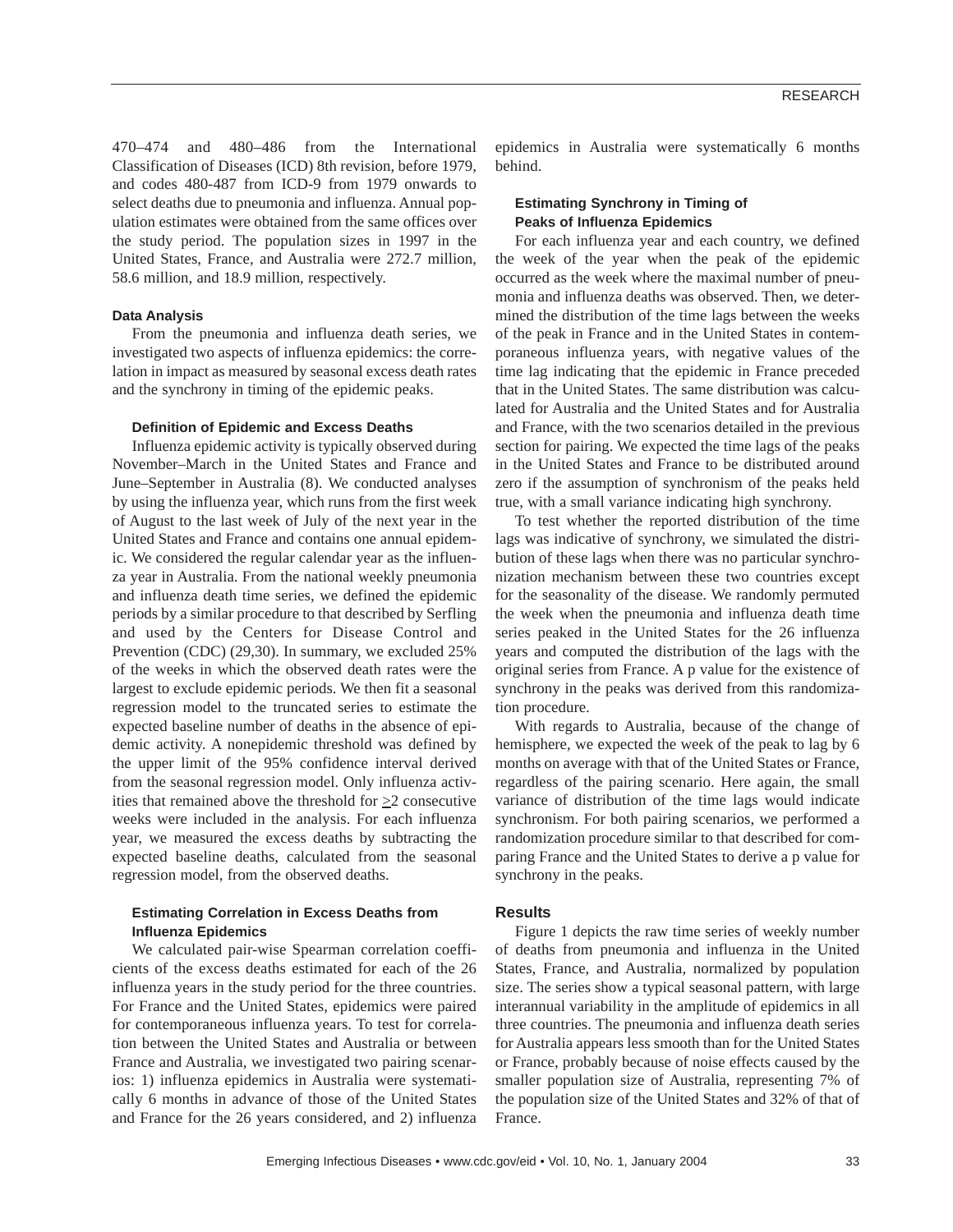## RESEARCH



Figure 1. Weekly number of influenza and pneumonia deaths per 10 million population from January 1972 to December 1997 in the United States, France, and Australia (black line). The red line represents the epidemic threshold defined by a seasonal regression.

#### **Excess Deaths**

For the 26 influenza years (1972–1997), we estimated a median of 26 per million population pneumonia and influenza excess deaths in the United States (range 0-63), 39 per million pneumonia and influenza excess deaths in France (range 0-183), and 13 per million pneumonia and influenza excess deaths in Australia (range 0-75). The rates of excess deaths were different in the three countries (Kruskal-Wallis test,  $p = 0.02$ ). The Table gives the detailed annual estimates of the number of excess deaths for each influenza year. Two of 26 influenza years in the United States did not result in substantial excess pneumonia and influenza deaths, 4 in France, and 3 in Australia. The duration of the epidemic periods was similar in France and in the United States, with an average duration of 11.8 weeks in the United States (standard deviation  $(SD) = 0.8$ ) and 11.4 weeks in France (SD = 0.8,  $p = 0.80$ , Wilcoxon rank test). The epidemic periods in Australia were shorter than those in the United States and in France, with an average duration of 9.6 weeks  $(SD = 1.0; Kruskal-Wallis test,$  $p < 0.001$ ).

#### **Correlation in Excess Deaths**

The correlation coefficient for excess deaths in the United States and France in contemporaneous influenza years was high (Spearman's ρ = 0.76, N = 26, p < 0.001; Figure 2A). On the contrary, excess deaths in Australia were not correlated with excess deaths in France or the United States in the scenario in which Australia was systematically 6 months in advance (Spearman's  $\rho = 0.14$  for Australia and the United States,  $p = 0.50$  and  $\rho = 0.37$  for Australia and France,  $p = 0.06$ ; Figure 2B and C) or in the

scenario in which Australia was systematically 6 months behind (Spearman's  $\rho = 0.15$  for Australia and the United States,  $p = 0.47$  and Spearman's  $\rho = 0.17$  for Australia and France,  $p = 0.37$ ).

#### **Synchrony in Timing of Peaks**

In France and in the United States, in the 26 influenza years, the median time lag between the weeks when the peak occurred was half a week ( $N = 26$ , range  $-8$  through 6) reflecting a high level of synchrony (Figure 3A). The peak occurred earlier in the United States in 11 of the 26 epidemic seasons, earlier in France in 13 epidemic seasons, and on the same week for both countries in 2 epidemic seasons. Influenza epidemics did not peak earlier in France more often than in the United States, or vice versa (chi square,  $p = 0.66$ ). Of the 100,000 randomizations we performed by permuting the week of the peak, 2 gave a variance for the time lags lower than that reported for the original data (Figure 4A;  $p < 0.001$ ). Therefore, these results show synchronism in the times of peaks between France and the United States.

In the scenario in which the influenza season in Australia was systematically 6 months in advance of that in the Northern Hemisphere, the median time lag between the peaks in Australia and in the United States was 27 weeks (range 14-39) and 26 weeks between those in Australia and in France (range 15-41; Figure 3B and C). In the scenario in which the influenza season in Australia was systematically 6 months behind that in the Northern Hemisphere, these lags were 25.5 weeks (range 13-36) and 24.5 weeks (range 13-34), respectively. The simulated distributions obtained from the 100,000 permutations of the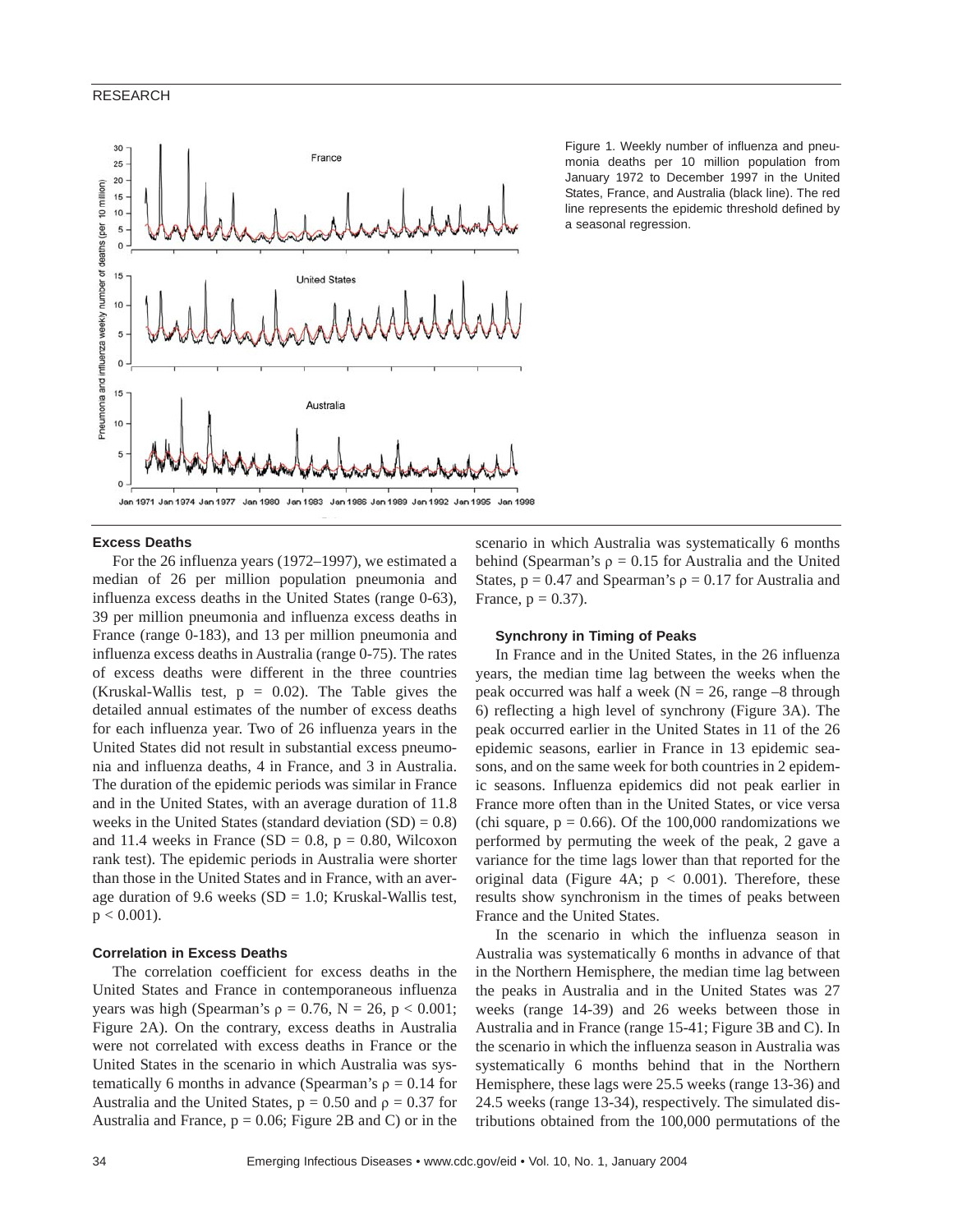Table. Number of pneumonia and influenza excess deaths and duration in weeks (wk, in parentheses) of influenza epidemics for each influenza year in the United States, France, and Australia, 1972–1997

| Influenza season                                                                                                                                                       |                             |                               | Influenza season                   | Australian excess deaths |
|------------------------------------------------------------------------------------------------------------------------------------------------------------------------|-----------------------------|-------------------------------|------------------------------------|--------------------------|
| (Northern Hemisphere) <sup>a</sup>                                                                                                                                     | U.S. excess deaths $(wk)^b$ | France excess deaths $(wk)^c$ | (Southern Hemisphere) <sup>d</sup> | $(wk)^e$                 |
| 1971-72                                                                                                                                                                | 8,100(9)                    | 4,200(13)                     | 1972                               | 200(11)                  |
| 1972-73                                                                                                                                                                | 11,000(13)                  | 9,500(13)                     | 1973                               | 250(10)                  |
| 1973-74                                                                                                                                                                | 4,100(15)                   | 0(0)                          | 1974                               | 150(6)                   |
| 1974-75                                                                                                                                                                | 9,000(13)                   | 7,000(16)                     | 1975                               | 900(14)                  |
| 1975-76                                                                                                                                                                | 13,600 (13)                 | 4,800(12)                     | 1976                               | 0(0)                     |
| 1976-77                                                                                                                                                                | 600(3)                      | 1,400(9)                      | 1977                               | 1,000(16)                |
| 1977-78                                                                                                                                                                | 10,000(13)                  | 2,500(8)                      | 1978                               | 200(8)                   |
| 1978-79                                                                                                                                                                | 0(0)                        | 300(4)                        | 1979                               | 100(7)                   |
| 1979-80                                                                                                                                                                | 4,200(9)                    | 0(0)                          | 1980                               | 250(13)                  |
| 1980-81                                                                                                                                                                | 8,600(10)                   | 3,100(11)                     | 1981                               | 200(9)                   |
| 1981-82                                                                                                                                                                | 0(0)                        | 0(0)                          | 1982                               | 0(0)                     |
| 1982-83                                                                                                                                                                | 1,400(5)                    | 1,800(10)                     | 1983                               | 700(15)                  |
| 1983-84                                                                                                                                                                | 700(4)                      | 0(0)                          | 1984                               | 250(12)                  |
| 1984-85                                                                                                                                                                | 7,000(11)                   | 2,300(15)                     | 1985                               | 150(8)                   |
| 1985-86                                                                                                                                                                | 6,000(13)                   | 4,700(18)                     | 1986                               | 650(15)                  |
| 1986-87                                                                                                                                                                | 2,000(7)                    | 900(9)                        | 1987                               | 0(0)                     |
| 1987-88                                                                                                                                                                | 8,700 (18)                  | 700(8)                        | 1988                               | 100(7)                   |
| 1988-89                                                                                                                                                                | 7,000(16)                   | 1,000(9)                      | 1989                               | 200(9)                   |
| 1989-90                                                                                                                                                                | 10,400(14)                  | 4,300(11)                     | 1990                               | 750 (17)                 |
| 1990-91                                                                                                                                                                | 3,300(12)                   | 1,000(10)                     | 1991                               | 100(6)                   |
| 1991-92                                                                                                                                                                | 6,800(10)                   | 2,900(16)                     | 1992                               | 50(3)                    |
| 1992-93                                                                                                                                                                | 6,300(16)                   | 2,100(16)                     | 1993                               | 300(14)                  |
| 1993-94                                                                                                                                                                | 9,800(11)                   | 2,600(11)                     | 1994                               | 50(3)                    |
| 1994-95                                                                                                                                                                | 5,300(15)                   | 900(10)                       | 1995                               | 300(10)                  |
| 1995-96                                                                                                                                                                | 6,300(16)                   | 2,500(17)                     | 1996                               | 100(5)                   |
| 1996-97                                                                                                                                                                | 11,400 (18)                 | 4,500(13)                     | 1997                               | 250(10)                  |
| "Excess deaths reported from August of a given year to July of the next year during an influenza epidemic (e.g., for row labeled 1971-72, excess deaths occurring from |                             |                               |                                    |                          |

August 1971 to July 1972).

b Population, 272.7 million.

c Population, 58.6 million.

<sup>d</sup>Excess deaths reported from January to December of a given year during an influenza epidemic (e.g., for row labeled 1972, excess deaths occurring from January 1972 to December 1972)

e Population, 18.9 million.

week were not different from the observed distributions (in the scenario in which the influenza season in Australia was 6 months behind,  $p = 0.70$  and  $p = 0.79$  for the United States and France, respectively [Figure 4B and C] and in the scenario in which it was 6 months in advance,  $p = 0.13$ and  $p = 0.12$ ). For these two pairing scenarios, no synchrony in the peaks was evident.

## **Discussion**

The results of this study favor a high level of correlation in amplitude and synchrony in the timing of influenza epidemics in France and the United States. No correlation or synchrony was found between Australia and the United States, or between Australia and France in the two scenarios in which Australia systematically led or lagged behind the global interhemispheric circulation of epidemics by 6 months.

The level of correlation in amplitude evidenced here depends on the statistical method used for estimating seasonal excess deaths. We have used a similar procedure to that described by Serfling and used by the CDC for estimating excess deaths (3,29). In our study, periods of increased influenza activity were excluded from the baseline model by discarding upper marginal values that were above a somewhat arbitrary cutoff (25th percentile of the distribution), and we found a high correlation between excess deaths in the United States and France (Spearman's correlation coefficient  $\rho = 0.76$ ). The correlation remained stable with a lower cutoff set at 10%: in this analysis the correlation coefficient was also 0.76. Moreover, our excess death estimates are well in line with those published for the United States (3,31,32) and for France by using a different statistical approach (4). For the United States and France, the correlation coefficients between our estimates of pneumonia and influenza excess deaths and the most recently published estimates were 0.87 and 0.94, respectively, with similar orders of magnitude (3,4). No comparable estimates were available for Australia. Pneumonia and influenza death series have been used traditionally since the work of William Farr in the late 1840s to quantify the effect of influenza epidemics in terms of death (33) because severe complications are triggered by influenza infection and result in death, in particular bacterial pneumonia (34). The use of pneumonia death series might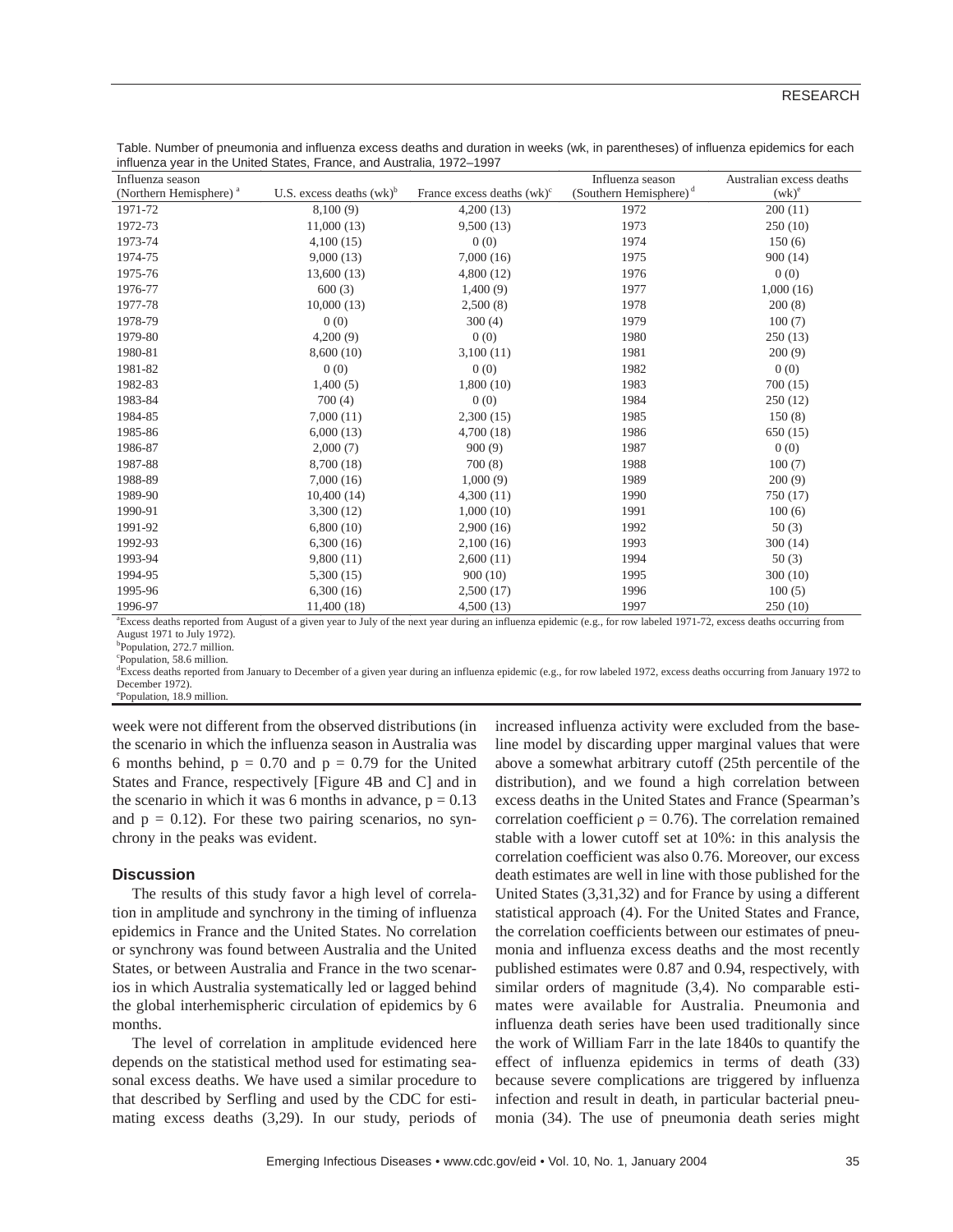## RESEARCH



Figure 2. Correlation in the impact of influenza epidemics for 26 influenza years (1972–1997), measured by the annual number of pneumonia and influenza excess deaths. A, excess deaths per million in France (y axis) and the United States (x axis) in contemporaneous winters: Spearman correlation coefficient = 0.76 ( $p < 0.001$ ). B, excess deaths per million in Australia (y axis) and the United States (x axis), considering the scenario in which the influenza season in Australia is systematically 6 months before that of the United States: Spearman correlation coefficient = 0.14 ( $p = 0.50$ ). C, excess deaths per million in Australia (y axis) and France (x axis), considering the scenario where the influenza season in Australia is systematically 6 months before that of France: Spearman correlation coefficient = 0.37 ( $p = 0.06$ ). We obtained similar results as in B and C, when we considered a reverse scenario in which the influenza season in Australia was systematically lagging 6 months behind that in the United States or France.

introduce additional background noise in estimating excess deaths caused by influenza, especially because of the high level of activity in the summer and the upward trend observed since the early 1980s (6). We performed a sensitivity analysis by restricting our calculations of excess deaths to deaths coded as influenza only and retrieved a similar correlation between the United States and France (Spearman's  $\rho = 0.75$ ). However, we do not capture the total impact of influenza by analyzing only pneumonia and influenza death, which accounts for only part of the overall deaths from influenza (4,34). Therefore, we probably cannot rely strictly on our absolute estimates of excess deaths to study the overall impact of influenza epidemics on death. However, pneumonia and influenza deaths series provide a robust and unbiased indicator of the severity of influenza epidemics for between-country com-

parisons. In addition, with an indicator as simple and crude as the raw pneumonia and influenza deaths observed during the week of the peak, the correlation remains of the same order (Spearman's  $\rho = 0.73$ ).

Demography may contribute to the lack of correlation and synchrony between Australia and the United States or between Australia and France. While the age structures of the populations in the three countries are similar, the population sizes are different. Discrepancies in the levels of vaccination might also play a role. However, the number of doses of influenza vaccine distributed was similar in France and the United States from 1980 until the early 1990s but doubled in recent years in the United States (35). The level of vaccination in Australia was about half of that of France and the United States from 1980 until 1990 and became similar to that of France in recent years



Figure 3. Synchrony in the timing of the peaks of influenza epidemics for 26 influenza years (1972–1997). Correlation between the week of year of the epidemic peak A, in the United States (x axis) and in France (y axis). B, in the United States (x axis) and in Australia (y axis). C, in France (x axis) and in Australia (y axis). Panels B) and C) illustrate the scenario in which the influenza season in Australia is systematically 6 months before that of the United States or France. Similar results are obtained for the reverse scenario.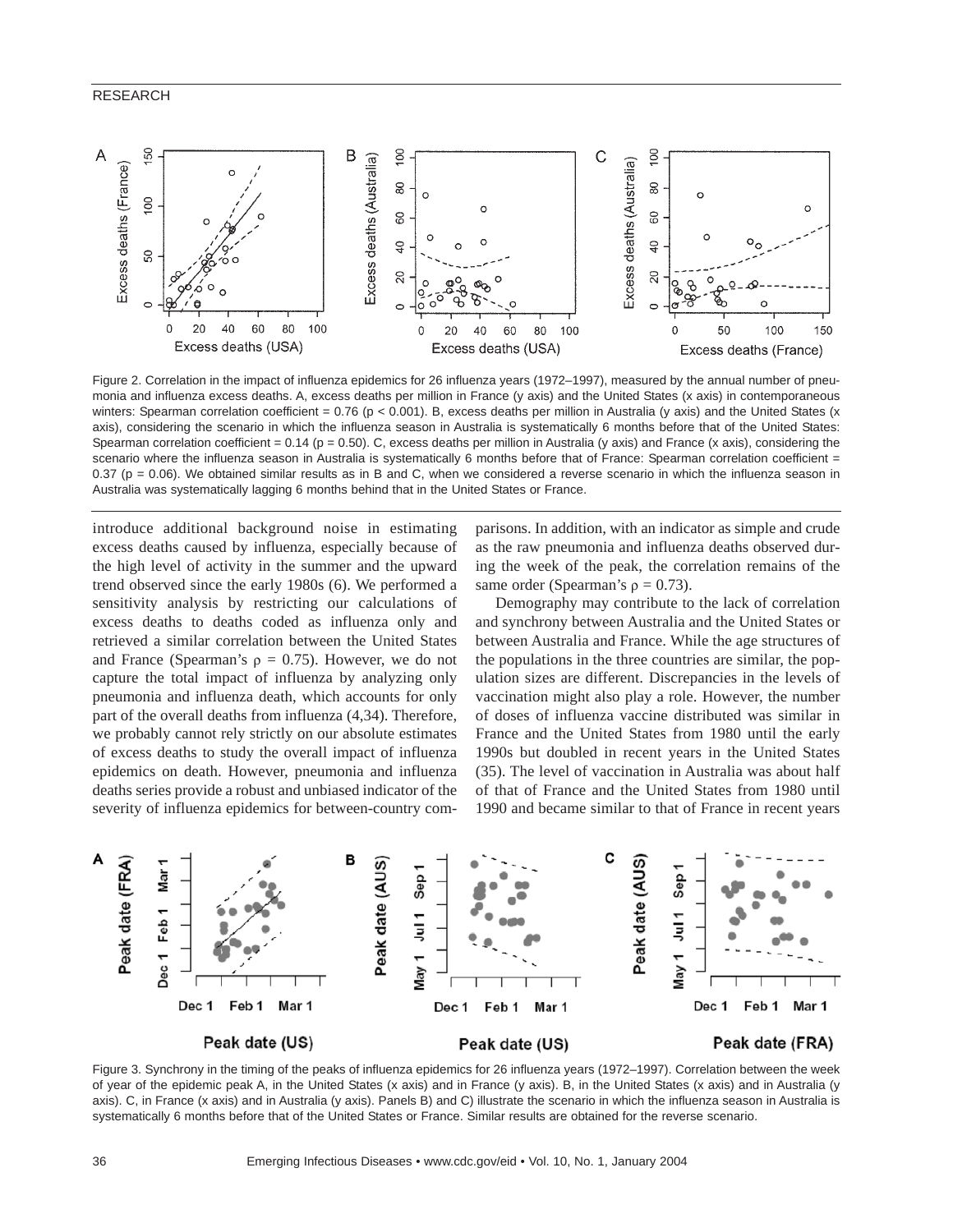

Figure 4. Synchrony in the timing of the peaks of influenza epidemics for 26 influenza years (1972–1997). Distribution of the time lags between the epidemic peaks in weeks (wk, main plot). The red bars represent the observed lags, and the dashed line represents the distribution of lags obtained by permutations. (inset plot) Distribution of the standard deviation of permuted lags under the assumption of no synchrony. Red arrow indicates the standard deviation in the observed data. A, United States and France, B) United States and Australia, C, France and Australia. Panels B and C illustrate the scenario in which the influenza season in Australia is systematically 6 months before that of the United States or France. Similar results are obtained for the reverse scenario.

(35). Therefore, no obvious link existed between trends in vaccination and our results.

An important limitation in the analysis of correlation and synchrony between countries in different hemispheres lies in the arbitrary choice for pairing epidemics. We investigated two extreme scenarios in which influenza epidemics in Australia were systematically 6 months ahead of those in France or the United States or systematically 6 months behind. We found no correlation or synchrony in either one. We cannot rule out a more complex interhemispheric pathway with recurrent changes in the leading hemisphere. We searched for an optimal theoretical pairing, allowing each epidemic in Australia in our simulations to pair with either the preceding or following epidemic in the United States (or France) to maximize the correlation in excess death. For optimal pairing, the correlation coefficients obtained were in the same order of magnitude as those observed between France and the United States (Spearman's  $\rho = 0.66$  for the United States and Australia and Spearman's  $ρ = 0.71$  for Australia and France).

Few reports document the circulation of influenza virus on a worldwide scale. Hope-Simpson studies of death, disease, and virologic datasets suggest that the circulation of influenza strains (and the epidemics they cause) may follow a given pathway during several years (e.g., Southern to Northern Hemisphere) and subsequently shift to the other pathway (e.g., Northern to Southern Hemisphere) (36). This finding agrees with the absence of significant time and space correlations found in this work between countries in different hemispheres when epidemics were paired 6 months ahead or behind. If this absence of correlation between the two hemispheres, observed in death records limited to an interpandemic period and a limited set of countries, held true in the case of a pandemic, information on previous routes of transmission derived from historical epidemics (10,37) could prove of little use for planning the route of future epidemics or pandemics on a worldwide scale.

Our study nevertheless strongly suggests that influenza epidemics are correlated in amplitude and synchronized in timing in the Northern Hemisphere, and collection and analysis of additional data is underway in other countries of Europe and North America. Prevaccination measles epidemics in different locales of the United States and the United Kingdom were also highly correlated in time and space, a situation that evolved to the observed absence of correlation in the last 2 decades after the level of vaccination increased from 50% to 90% (17,19). This lack of correlation is reportedly promoting persistence of the disease (19). Space and time correlations of influenza epidemics may follow the same pattern as vaccine coverage increases. How the very high rate of antigenic evolution of influenza virus, a feature not found in measles, could impact on this change requires further study, all the more as antigenic variations explain partly the impact of the disease (3,19,38–40). The current plan to control influenza advocated by the World Health Organization promotes vaccine use and, in case of emergence of a pandemic virus, extensive use of antiviral drugs and vaccine, assuming that the vaccine could be produced in a timely fashion (41). The impact of an expected loss of correlations in influenza epidemics resulting from in creased vaccine use should be further investigated, especially by mathematical modeling.

In conclusion, two factors have been reported to drive the space and time correlations of epidemics: population movements and environmental issues, such as climate or weather conditions (14–16). Population movements are assumed to play a key role, though not quantified, in the global spread of influenza epidemics (8,10), but the role of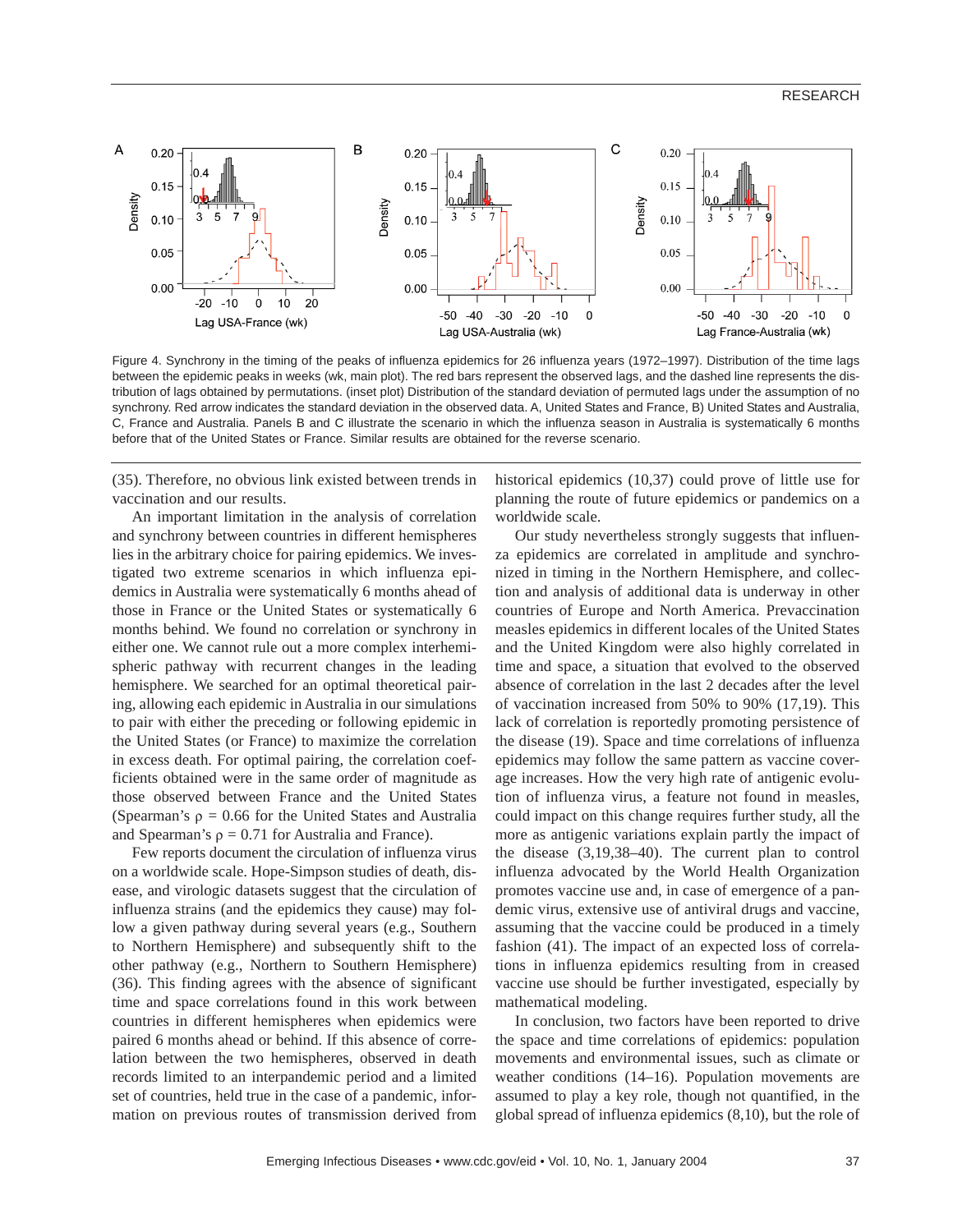#### RESEARCH

environmental factors and virus circulation between the Southern and Northern Hemispheres (42–44) remains to be clarified. Large-scale molecular epidemiologic studies of influenza viruses, sampled from locations in different hemispheres, could assist in investigating the circulation pathways of the disease (44). Such large-scale studies seem feasible in light of the recent plan for a global sentinel laboratory that could centralize genotype and archive samples collected worldwide (45).

#### **Acknowledgments**

We thank T. Dunn, S. Erbacher, and F. Péquinot for providing the datasets.

The French Ministry of Education and Research and the Fondation pour la Recherche Médicale provided support for Cécile Viboud.

Dr. Viboud is a mathematical biologist with Fogarty International Center, National Institutes of Health. Her research interests focus on the modeling of influenza epidemics over time and space, with a particular emphasis on the transmission mechanisms.

#### **References**

- 1. Monto AS. Individual and community impact of influenza. Pharmacoeconomics 1999;16:1–6.
- 2. Cox NJ, Subbarao K. Influenza. Lancet 1999;354:1277–82.
- 3. Simonsen L, Clarke MJ, Williamson GD, Stroup DF, Arden NH, Schonberger LB. The impact of influenza epidemics on mortality: introducing a severity index. Am J Public Health 1997;87:1944–50.
- 4. Carrat F, Valleron AJ. Influenza mortality among the elderly in France, 1980–90: how many deaths may have been avoided through vaccination? J Epidemiol Community Health 1995;49:419–25.
- 5. Fleming DM, Zambon M, Bartelds AI, de Jong JC. The duration and magnitude of influenza epidemics: a study of surveillance data from sentinel general practices in England, Wales and the Netherlands. Eur J Epidemiol 1999;15:467–73.
- 6. Tillett HE, Smith JW, Gooch CD. Excess deaths attributable to influenza in England and Wales: age at death and certified cause. Int J Epidemiol 1983;12:344–52.
- 7. Johnson NPAS, Mueller J. Updating the accounts: global mortality of the 1918–20 "Spanish" influenza epidemic. Bull Hist Med 2002;76:105–15.
- 8. Cox NJ, Subbarao K. Global epidemiology of influenza: past and present. Annu Rev Med 2000;51:407–21.
- 9. Baroyan OV, Rvachev LA, Basilevsky UV, Ezmakov VV, Frank KD, Rvachev MA, et al. Computer modeling of influenza epidemics for the whole country (USSR). Advances in Applied Probability 1971;3:224–6.
- 10. Longini IM Jr, Fine PE, Thacker SB. Predicting the global spread of new infectious agents. Am J Epidemiol 1986;123:383–91.
- 11. Flahault A, Deguen S, Valleron AJ. A mathematical model for the European spread of influenza. Eur J Epidemiol 1994;10:471–4.
- 12. Flahault A, Letrait S, Blin P, Hazout S, Menares J, Valleron AJ. Modeling the 1985 influenza epidemic in France. Stat Med 1988;7:1147–55.
- 13. Haydon DT, Stenseth NC, Boyce MS, Greenwood PE. Phase coupling and synchrony in the spatiotemporal dynamics of muskrat and mink populations across Canada. Proc Natl Acad Sci U S A 2001;98:13149–54.
- 14. Kendall BE, Bjornstad ON, Bascompte J, Keitt TH, Fagan WF. Dispersal, environmental correlation, and spatial synchrony in population dynamics. Am Nat 2000;155:628–36.
- 15. Björnstad ON, Ims RA, Lambin X. Spatial population dynamics: analyzing patterns and processes of population synchrony. Trends Ecol Evol 1999;14:427–32.
- 16. Earn DJ, Rohani P, Grenfell BT. Persistence, chaos and synchrony in ecology and epidemiology. Proc R Soc Lond B Biol Sci 1998;265:7–10.
- 17. Cliff AD, Haggett P, Stroup DF, Cheney E. The changing geographical coherence of measles morbidity in the United States, 1962–88. Stat Med 1992;11:1409–24.
- 18. Bolker BM, Grenfell BT. Impact of vaccination on the spatial correlation and persistence of measles dynamics. Proc Natl Acad Sci U S A 1996;93:12648–53.
- 19. Grenfell BT, Bjornstad ON, Kappey J. Traveling waves and spatial hierarchies in measles epidemics. Nature 2001;414:716-23.
- 20. Flahault A, Dias-Ferrao V, Chaberty P, Esteves K, Valleron AJ, Lavanchy D. FluNet as a tool for global monitoring of influenza on the Web. JAMA 1998;280:1330–2.
- 21. Snacken R, Manuguerra JC, Taylor P. European influenza surveillance scheme on the Internet. Methods Inf Med 1998;37:266–70.
- 22. Fourquet F, Drucker J. Communicable diseases surveillance: the Sentinel Network. Lancet 1997;349:794–5.
- 23. Quenel P, Dab W. Influenza A and B epidemic criteria based on timeseries analysis of health services surveillance data. Eur J Epidemiol 1998;14:275–85.
- 24. Fleming DM, Zambon M, Bartelds AI. Population estimates of persons presenting to general practitioners with influenza-like illness, 1987-96: a study of the demography of influenza-like illness in sentinel practice networks in England and Wales, and in The Netherlands. Epidemiol Infect 2000;124:245–53.
- 25. Goddard NL, Joseph CA, Zambon M, Nunn M, Fleming D, Watson JM. Influenza surveillance in England and Wales: October 1999 to May 2000. Commun Dis Public Health 2000;3:261–6.
- 26. Hashimoto S, Murakami Y, Taniguchi K, Nagai M. Detection of epidemics in their early stage through infectious disease surveillance. Int J Epidemiol 2000;29:905–10.
- 27. Snacken R. Weekly monitoring of influenza impact in Belgium (1993–1995). Pharmacoeconomics 1996;9:34–7,50–3.
- 28. Fleming DM, Cohen JM. Experience of European collaboration in influenza surveillance in the winter of 1993–1994. J Public Health Med 1996;18:133–42.
- 29. Serfling R. Methods for current statistical analysis of excess pneumonia-influenza deaths. Public Health Rep 1963;78:494–506.
- 30. Simonsen L, Clarke MJ, Stroup DF, Williamson GD, Arden NH, Cox NJ. A method for timely assessment of influenza-associated mortality in the United States. Epidemiology 1997;8:390–5.
- 31. Choi K, Thacker SB. An evaluation of influenza mortality surveillance, 1962–1979. II. Percentage of pneumonia and influenza deaths as an indicator of influenza activity. Am J Epidemiol 1981;113:227–35.
- 32. Lui KJ, Kendal AP. Impact of influenza epidemics on mortality in the United States from October 1972 to May 1985. Am J Public Health 1987;77:712–6.
- 33. Farr W. Vital statistics: a memorial volume of selections from the reports and writings of William Farr. London: Office of the Sanitary Institute; 1885.
- 34. Simonsen L. The global impact of influenza on morbidity and mortality. Vaccine 1999;17(Suppl 1):S3–S10.
- 35. Ambrosch F, Fedson D. Influenza vaccination in 29 countries: an update to 1997. Pharmacoeconomics 1999;16 S1:47–54.
- 36. Hope-Simpson RE. The transmission of epidemic influenza. New York: Plenum Press; 1992.
- 37. Freeman R, Ellis J, Glass G. Assessing the impact of airline travel on the geographic spread of influenza. Eur J Epidemiol 2003;18:1065–72.